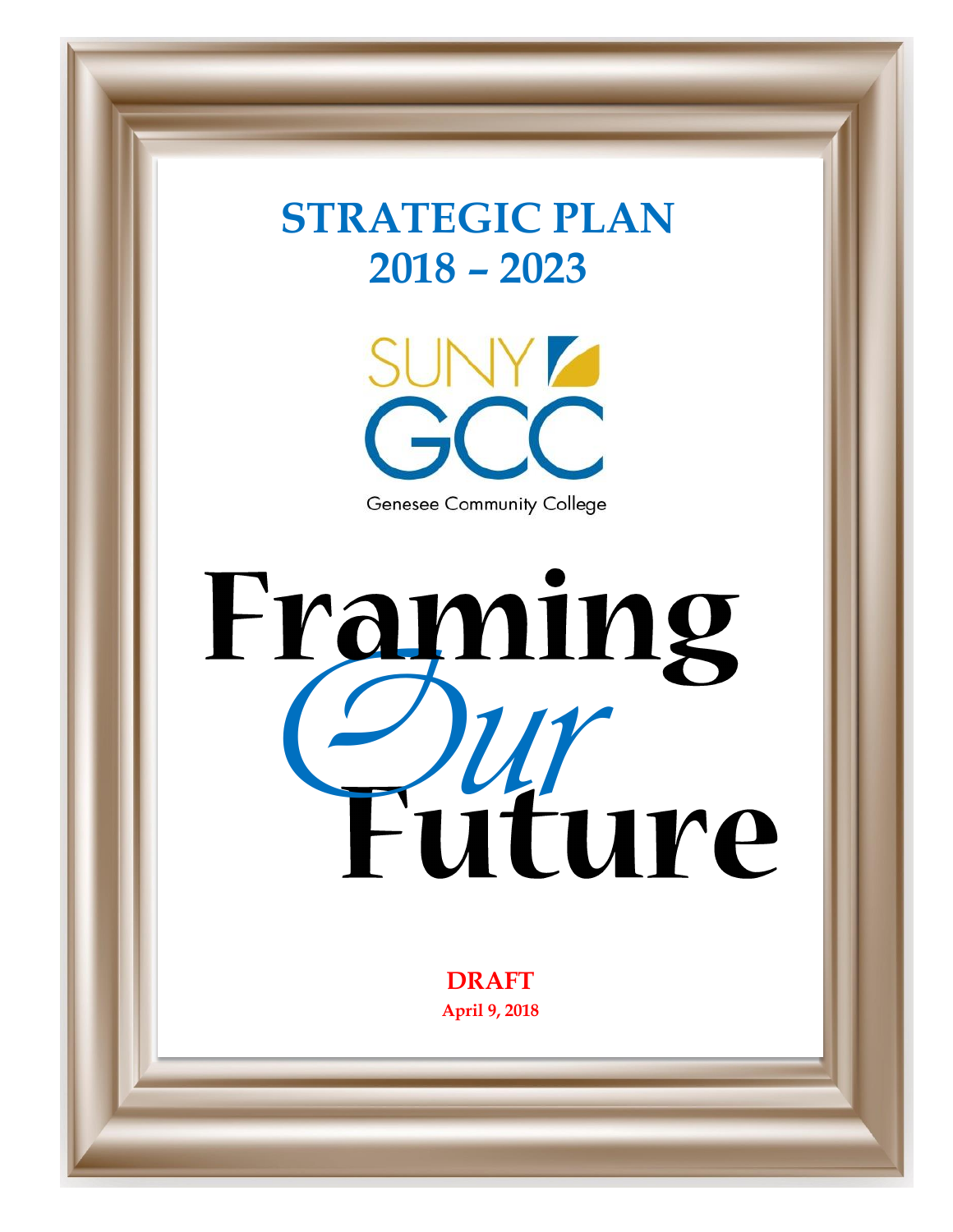**MISSION** As an inclusive, accessible, student-centered community college, we foster exceptional teaching and learning opportunities that result in intellectual and social growth, economic advancement, and engaged citizenship.

**VISION** GCC will be the college of choice, known for its highly innovative and individualized educational experiences, life-long learning opportunities, and ability to empower students to lead in a changing world.

**VALUES** In order to offer the highest quality academic experience and maintain a welcoming environment to all students and staff, GCC holds the following core values that we express in both the classroom and our daily lives:

- **Community -** We commit to effective collaboration and open communication; we are united by our shared purpose and we value our connections with the broader community in which we serve.
- **Diversity -** We embrace the uniqueness of all individuals and groups for their ability to enrich every aspect of our teaching and learning environment.
- **Integrity -** We adhere to high ethical standards and practices; we value honesty, fairness, and transparency in all endeavors.
- **Learning -** We foster a creative, innovative, and collaborative environment that stimulates academic achievement and life-long learning.
- **Opportunity -** We invest in student access, equity, and success to support individual growth, development, and advancement; we value each community member's distinctive potential and capacity to contribute.
- **• Respect -** We strive for civility, courtesy, and thoughtfulness, while recognizing and appreciating different points of view.

# **STRATEGIC PRIORITIES and CORE OBJECTIVES**

**Priority 1: Student Support and Success – Commit to the success of every student; provide programs and services designed to assist our diverse student body in achieving individual educational goals.**

- **Core Objective 1**: Support students in their development and achievement of individual educational goals.
- **Core Objective 2**: Support student progress rates at all segments of the college career.
- **Core Objective 3:** Support academic progress of students needing developmental support.
- **Core Objective 4**: Improve successful outcomes (completion, transfer, and/or employment) for full-time and part-time cohorts.

**Priority 2: Teaching and Learning – Provide dynamic educational experiences that afford all members of the college community flexible opportunities to meet their career, educational, and personal enrichment goals.**

- **Core Objective 1:** Develop an inclusive teaching and learning-centered environment that fosters student success and attainment of Institutional Learning Outcomes.
- **Core Objective 2:** Support faculty and staff development toward creating an environment of pedagogical and andragogical excellence.
- **Core Objective 3:** Continue meaningful, cyclical assessment of courses and programs to ensure relevance, quality, and compliance.
- **Core Objective 4:** Expand student opportunities to apply learning beyond the classroom environment (e.g. internships, community service, cooperative learning, etc.)





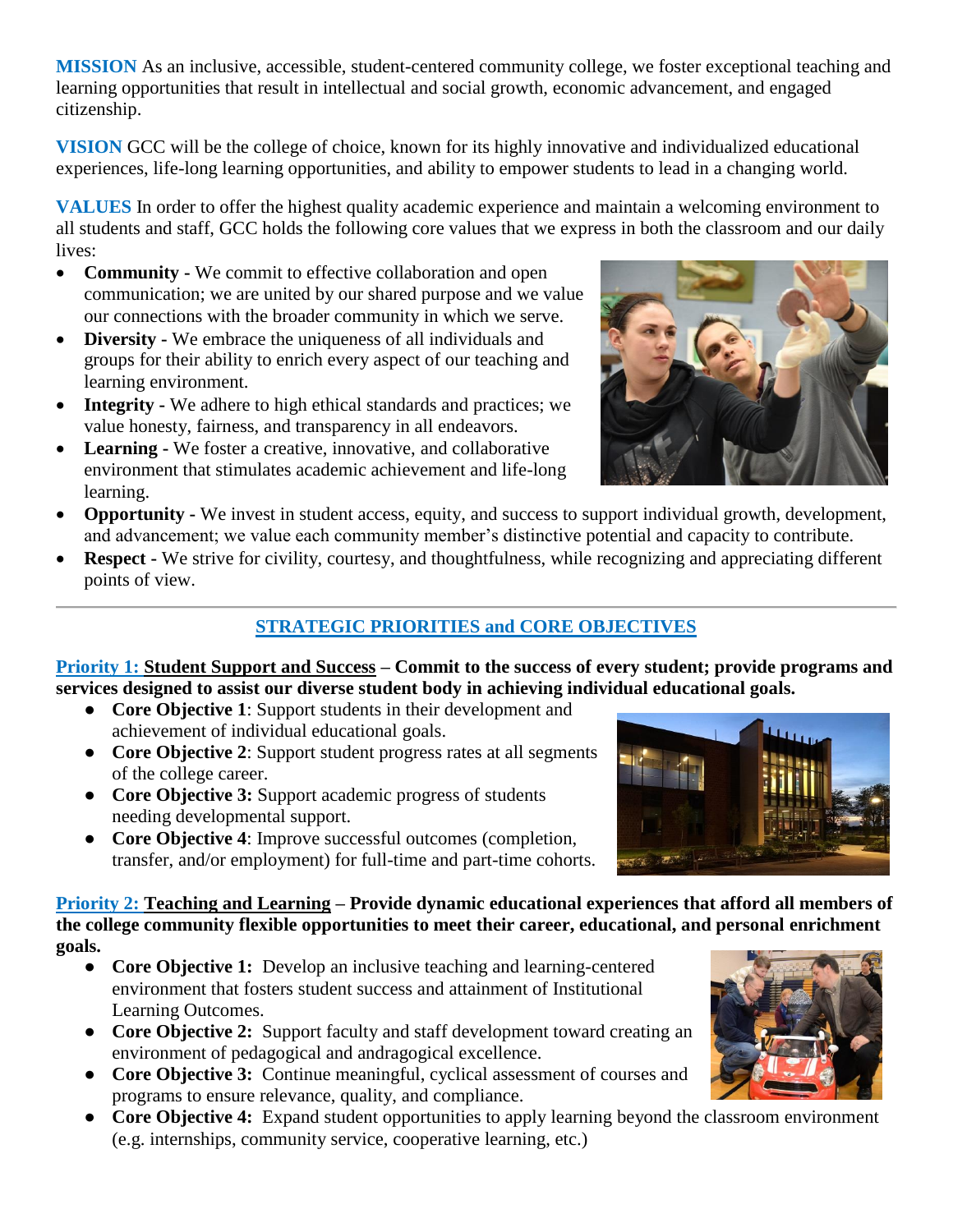● **Core Objective 5**: Expand student learning opportunities that reduce or eliminate time and place restrictions.

# **Priority 3: Diversity and Inclusive Excellence - Cultivate a community that fosters respect and appreciation for individual and group differences. Demonstrate our commitment to the values of equity, diversity, and inclusion throughout all endeavors.**

- **Core Objective 1:** Increase recruitment, retention, and completion of underrepresented student populations.
- **Core Objective 2:** Create opportunities to help students develop competencies associated with equity, diversity, and inclusion within courses, certificates, and/or degree programs.
- **Core Objective 3:** Expand co-curricular and student life opportunities that will foster interactions to help students develop competencies associated with diversity, inclusion, global citizenship, social justice, equity, and community fairness.
- **Core Objective 4:** Increase employment and retention of underrepresented populations.
- **Core Objective 5**: Enhance the cultural awareness, skills, and competencies of employees.



# **Priority 4: Fiscal, Operational, and Infrastructure Sustainability** - **Maintain efficient, effective operations; identify and pursue new or additional sources of revenue and financial support; monitor and improve campus infrastructure; foster a safe environment.**

- **Core Objective 1**: Pursue opportunities to increase sources of revenue.
- **Core Objective 2**: Continue offering competitive tuition and fee rates within the Western New York region and beyond.
- **Core Objective 3:** Act as good stewards of college resources and maintain accountability to stakeholders and partners.
- **Core Objective 4:** Develop and implement strategic initiatives in support of economically, socially, and environmentally sustainable goals.
- **Core Objective 5**: Align and execute all institutional master plans (facilities, technology, etc.) in conjunction with the College's Strategic Plan.

# **Priority 5: Campus and Community Engagement – Create an open and transparent, trust-based environment that inspires creativity and innovation. Cultivate and foster meaningful relationships with community partners.**

- Core Objective 1: Broaden and refine communication channels to promote institutional transparency, collaboration, and effectiveness.
- Core Objective 2: Provide and support faculty and staff with opportunities to contribute to the college community and the GLOW region.
- **Core Objective 3:** Support the emotional, physical, and social wellness of our students, faculty and staff.
- Core Objective 4: Enrich the local workforce by increasing collaboration with key employment sectors and offering programs to address gaps in the employment skills throughout the community.
- Core Objective 5: Strengthen synergies from community partnerships and legislative advocacy efforts in ways that support our mission and values.